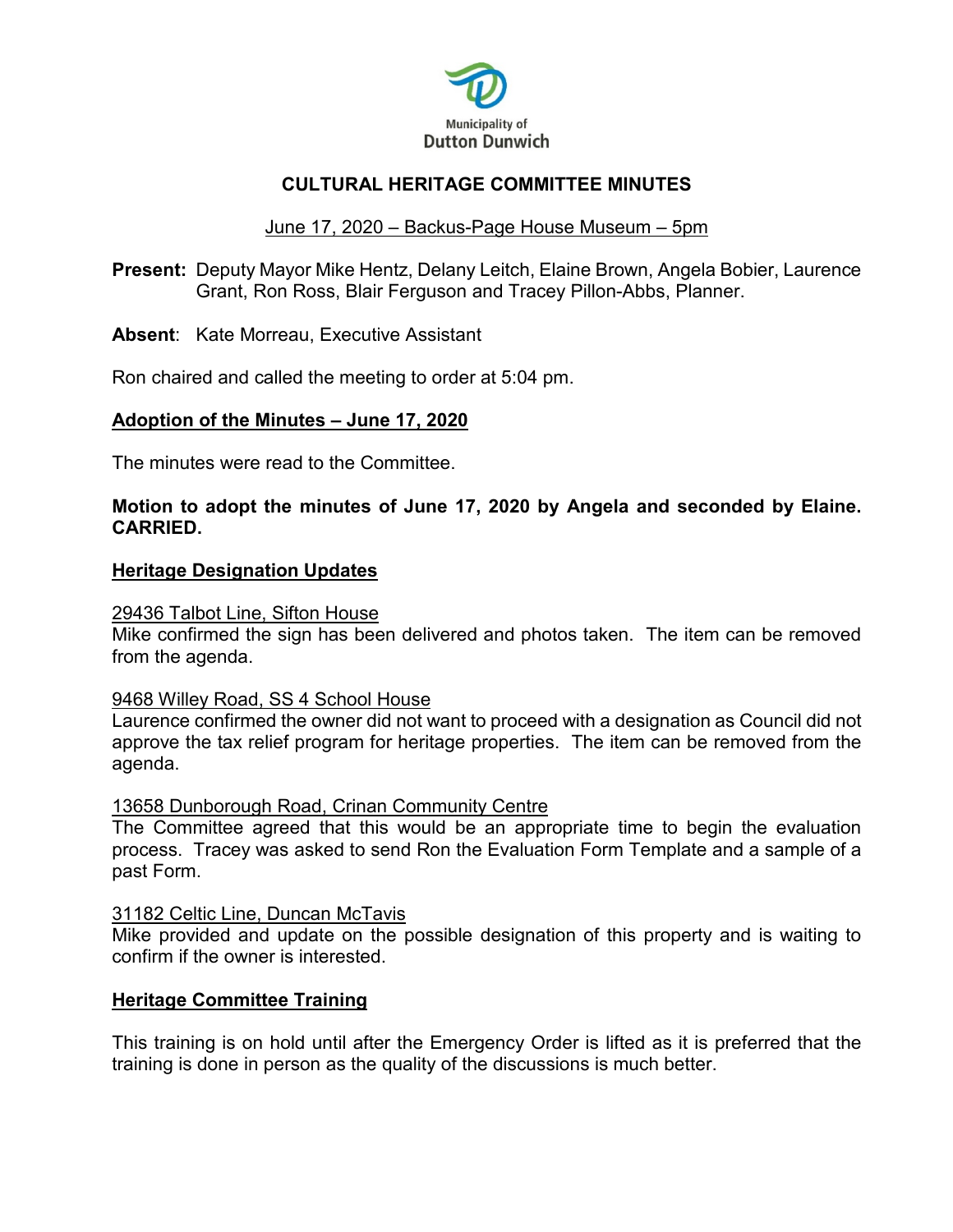## **Dutton Dunwich Heritage Brochure**

Tracey stated the brochure is still being prepared. Some "testimonials" has been received however she is waiting for 3 more to be submitted. Kate will also review for accessibility. She hopes to have a revised draft for the Committee to review at the September meeting.

## **Ongoing Matters**

- Iona Park Naming Recommendation Lumley Park Deputy Mayor Hentz confirmed all park committee meetings are presently on hold due to Covid-19.
- Ontario Heritage Act Tracey stated the proposed changes that were to come into effect on July 1, 2020 have now been postponed due to Covid-19.
- Interpretive Hamlet Signage Delany provided drafts to the Committee members on the proposed hamlet interpretive signs.

The Committee supported the drafts and noted that more information could be posted on the Town Website.

Ron agreed to assemble quotes to prepare the signs and will review with the Committee at the next meeting.

Tracey will confirm with the Town Treasurer on Committee budget balance for 2020.

Mike will review requirements for installation.

• Five Year Official Plan Review

Tracey explained that the next draft version of the Official Plan will be released in the Fall of 2020 for public consultation. The Committee will be provided with the link when it is available.

Laurence did ask if noise pollution was something Council would consider as part of the next version.

### **New Business**

• Meetings

Mike stated that by the next meeting, the Heritage Committee may be able to meet at the Municipal Building, in the WEDS Theatre with physical distancing. Meeting location will be confirmed prior to the next agenda going out.

## **Upcoming Events**

- a) Teddy Bear Picnic, Backus-Page House Museum August 3/20 from 10 am to 4pm
- b) Heritage Farm Show 2020, Backus-Page House Museum September 5/20 to September 6/20 from 10 am to 4pm